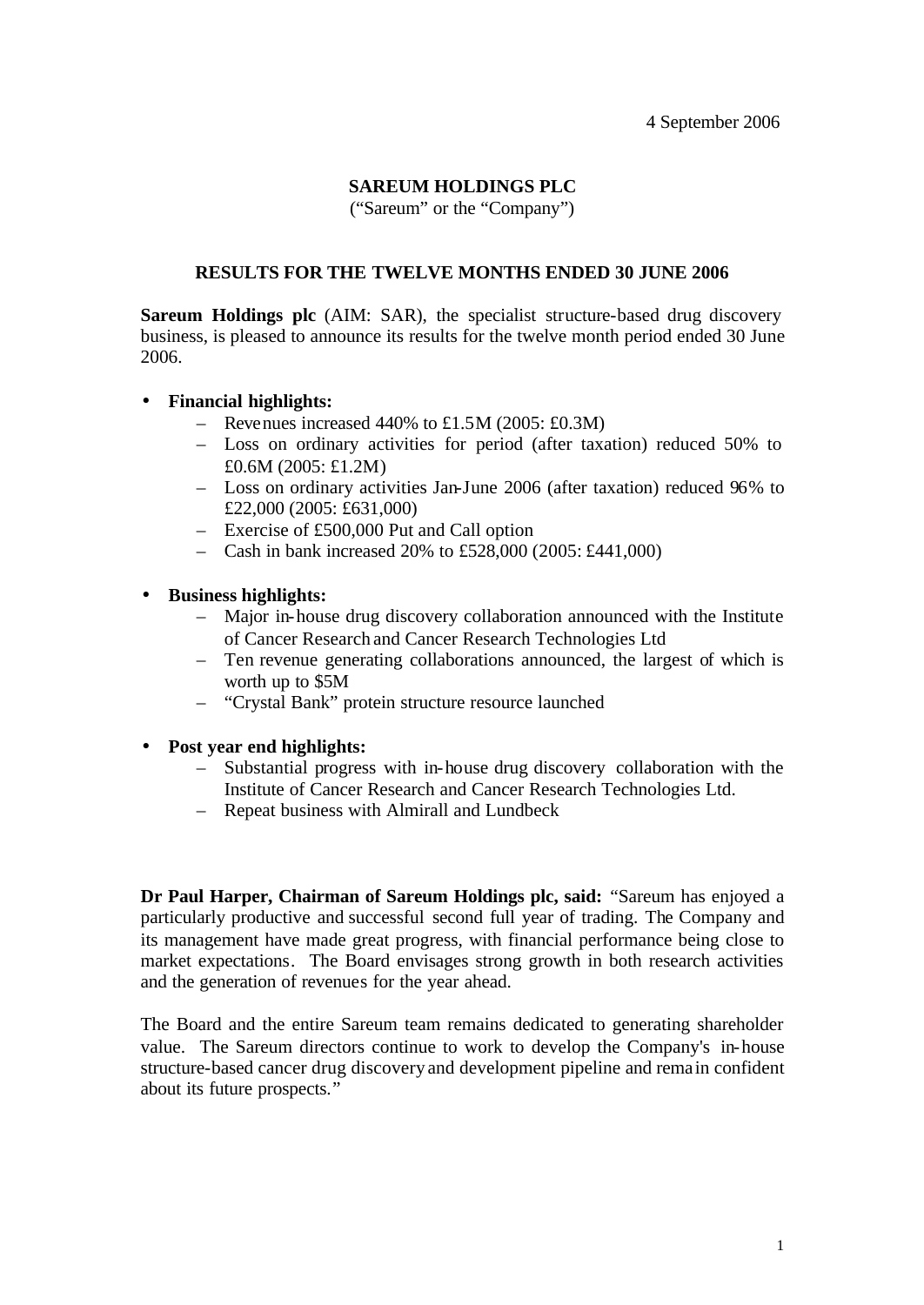#### **For further information please contact:**

**Sareum Holdings plc 01223 497700** Tim Mitchell, Chief Executive Officer

#### **Buchanan Communications 020 7466 5000**

Tim Anderson, Mary-Jane Johnson

#### **Results for the twelve months ended 31 June 2005**

#### **Chairman's Statement**

Sareum Holdings plc has enjoyed a successful second financial year of trading. Our in-house drug discovery activity has made excellent progress, generating active compounds that we believe will ultimately lead to a candidate for pre-clinical development. The fee for service business has been strong with, particularly in the second half of the financial year, a series of collaborations with leading pharmaceutical companies.

Our in-house drug discovery was significantly enhanced by the announcement in July 2005 that the Company had established a joint research team with Cancer Research Technology Ltd. and the Cancer Research UK Centre for Cancer Therapeutics at the Institute of Cancer Research, to develop cancer treatments that are effective against tumours that are resistant to traditional therapeutics. The Institute of Cancer Research is one of the world's leading cancer research organisations and thus a prestigious partner for Sareum's in-house research, and this collaboration continues to progress on-track. We are currently working on a number of cancer targets for our in-house programmes in addition to the joint venture activities. If all goes to plan we aim to have a candidate molecule ready to enter pre-clinical development by this time next year.

Sareum continued making good progress in obtaining revenue-generating service collaborations, with the announcement of ten agreements, including top-50 global pharmaceutical companies such as Schering AG, Organon, UCB and Lundbeck.

Notable agreements included a total of three integrated Structural Biology, Fragment Screening and Discovery Chemistry projects, with Organon and Idenix Pharmaceuticals, announced in January and February 2006. The two collaborative projects with Idenix have a combined success dependent value of up to \$5Million.

In addition to Idenix, Sareum has established itself in the USA, announcing collaborations with Infinity Pharmaceuticals in September 2005 and Sirtris Pharmaceuticals in June 2006. The Company was also very pleased to announce the achievement of success milestones in its collaboration with Schering AG, an extension to its collaboration with Almiral Prodesfarma and recently, a second collaboration with Lundbeck.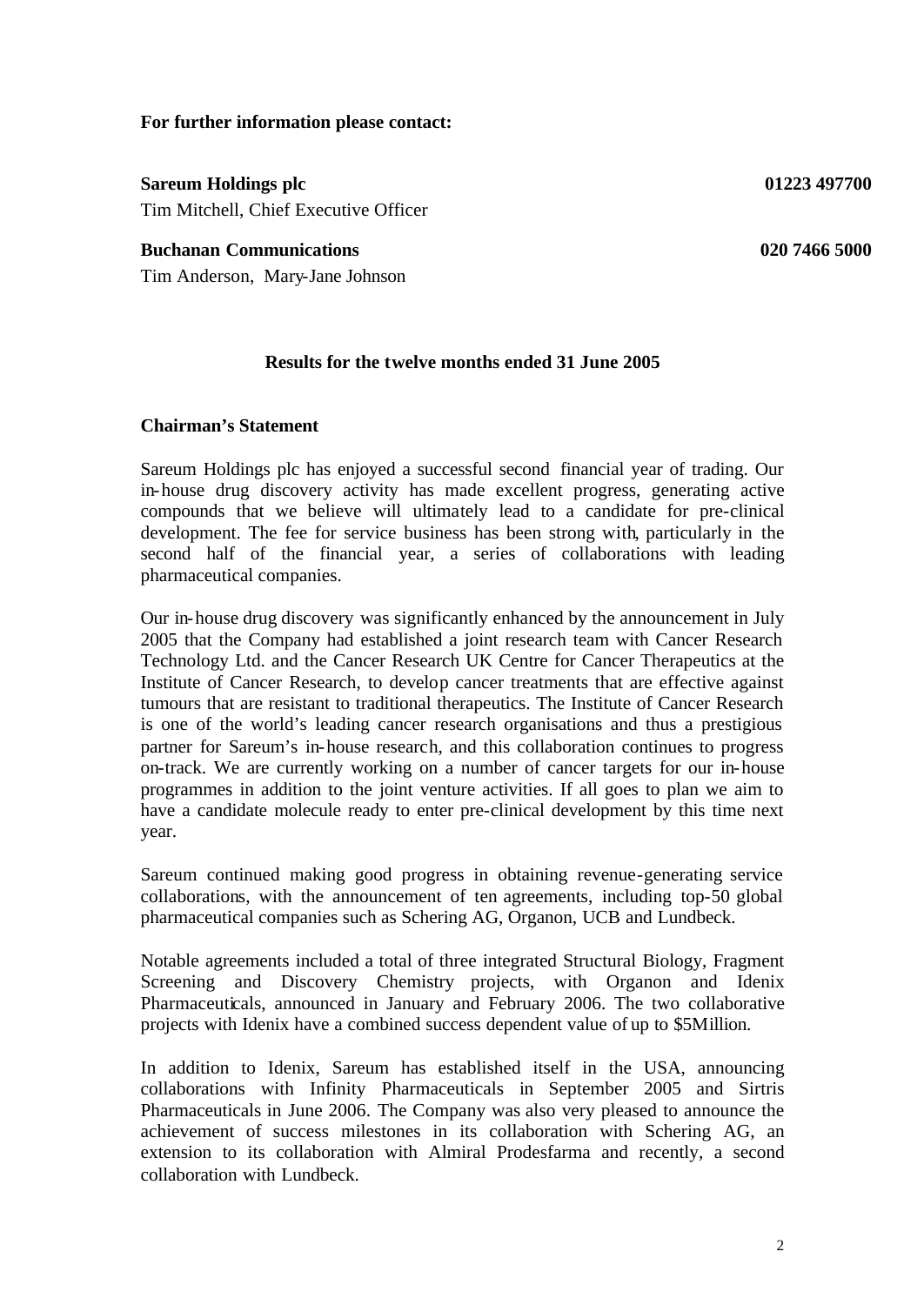The Crystal Bank protein structure resource was launched during the period. This provides the Company with a source of additional revenue as well as being an effective demonstration of Sareum's success in its core capability of protein structures determination. In November, we announced additions to the Crystal Bank, increasing the number of therapeutically relevant proteins to 16 and, in January, the addition of the first reported structure of Bcl-2, an important oncology target, was announced. A number of the collaborations referred to above involve Crystal Bank targets and some others are expected to provide additional proteins to Crystal Bank.

Progress in the period has been close to market expectations. Sareum has demonstrated that it is able to considerably advance its in-house research by developing programmes to plan whilst at the same time investing in strategic alliances to develop candidate drug molecules, whilst increasing its revenue generating activities by more than fourfold. This is a particularly creditable performance confirming the strength of the technology, its attractiveness to major players in drug discovery and the ability of the team to deliver results that satisfy the needs of our internal programmes and those of our client companies.

#### **Financials**

During this period revenues amounted to almost £1.5 Million with approx. 75% of this figure being earned in the second half of the year, reflecting the continuing increase in business development activity throughout the year. Losses after taxation for the period were £624,000 representing a loss per share of 0.18p. Encouragingly, the after tax loss for the second half of the period was £22,000, indicating that the Company is close to its stated goal of fully funding its in-house research through its revenue generating collaborations. The cash position increased to £528,000, underpinned by the £0.5 Million put and call option exercised by Billam AG in February 2006.

#### **Outlook**

Sareum has enjoyed a particularly productive and successful year, substantially meeting market expectations and continuing to deliver on its business strategy. The Directors continue to work to develop the Company's structure-based drug discovery programmes and services business and remain confident about future prospects.

**4 September 2006 Dr Paul Harper Chairman Sareum Holdings plc**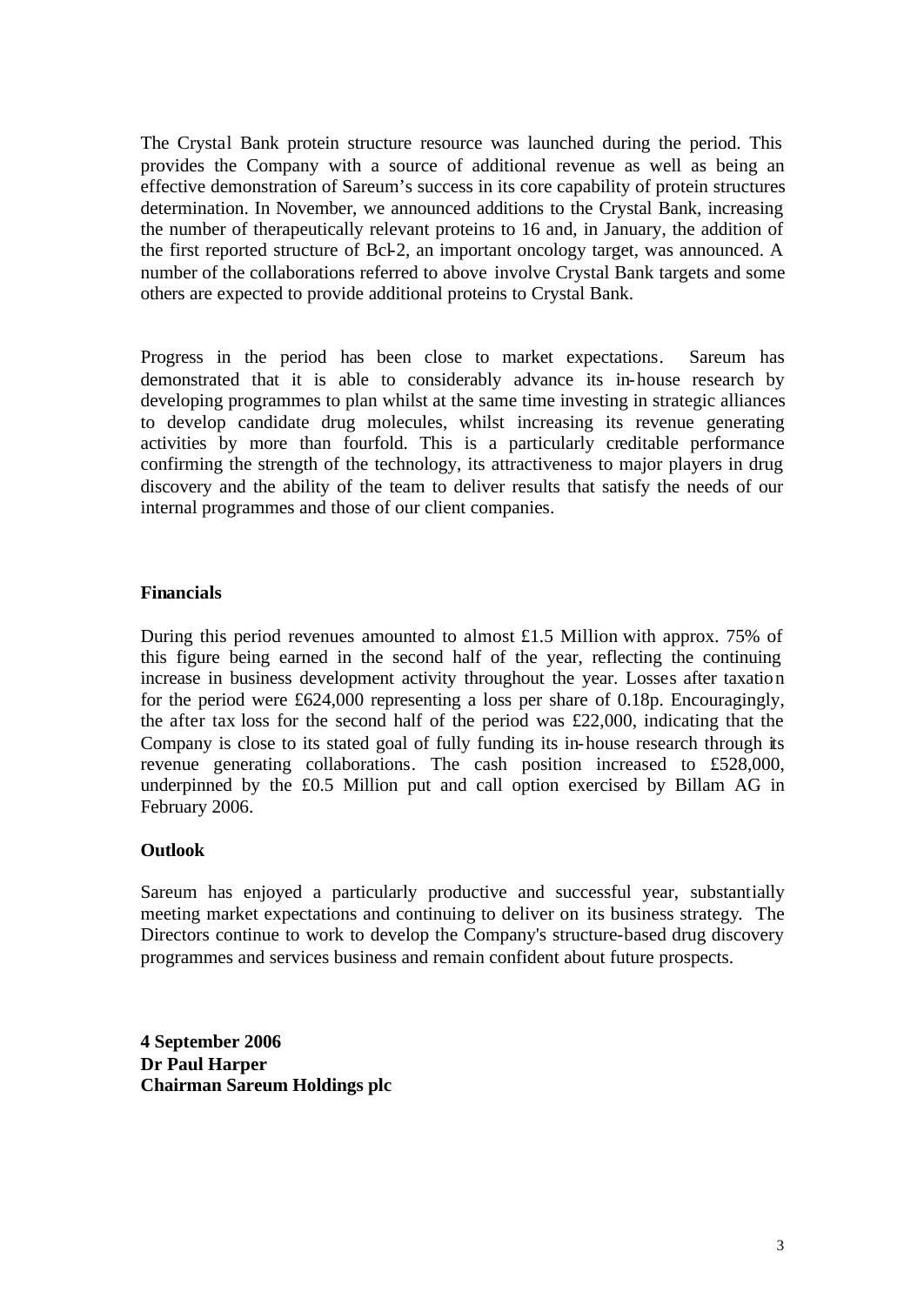# **Chief Executive's Review**

#### **Strategy and Business Model**

Sareum's strategy is to advance its own in-house research into novel cancer therapies whilst generating revenues through the provision of specialist drug discovery services to the pharmaceutical industry.

Our business model comprises two main components:

1) Investment in proprietary research into novel cancer therapeutics to generate drug candidates for partnering with pharmaceutical companie s at the early clinical or pre-clinical trials stage.

Our collaboration with the Cancer Research UK Centre for Cancer Therapeutics at the Institute of Cancer Research enables us to share the risks involved in drug discovery and to access specialist biology capabilities from one of the world's leading cancer research organisations. We entered this collaboration in July 2005 and recently have announced the discovery of novel compounds that are effective in cancer cell models.

During the next period we will continue to apply our unique and innovative structurebased approaches in these programmes to rapidly optimise the selected lead compounds with the aim of selecting a candidate for pre-clinical scale-up and toxicology studies in mid 2007.

2) Generation of revenues through the provision of specialist drug discovery services to pharmaceutical company customers.

During this period we signed collaborations in Europe with Almirall Prodesfarma, Schering AG, Organon, Lundbeck and UCB, and established a strong presence in the US with Infinity, Idenix and Sirtris. The collaborations with Organon and Idenix mark our first multi-disciplinary collaborations that deploy our fragments screening and discovery chemistry capabilities in addition to our ability to solve protein structures.

We also launched "Crystal Bank", a collection of therapeutically relevant proteins that we are using to accelerate the discovery of potential drug candidates. Crystal Bank demonstrates our ability to successfully solve the structures of important target proteins in drug discovery, for example the important oncology target, Bcl-2, which, to date, has been the basis of three collaborations.

Our unique technology platforms and experienced scientific staff, combined with our integrated chemistry and biology capabilities have enabled us to meet and often exceed our customers' expectations, as exemplified by the announcements of success in our collaborations with Schering AG and Almirall. As well as leading to repeat business, this track record provides solid evidence of our capabilities.

We will continue to build on this tremendous business development record. In addition to our ongoing activities in Europe and the USA we have been active in Japan, a major market for outsourced pharmaceutical research.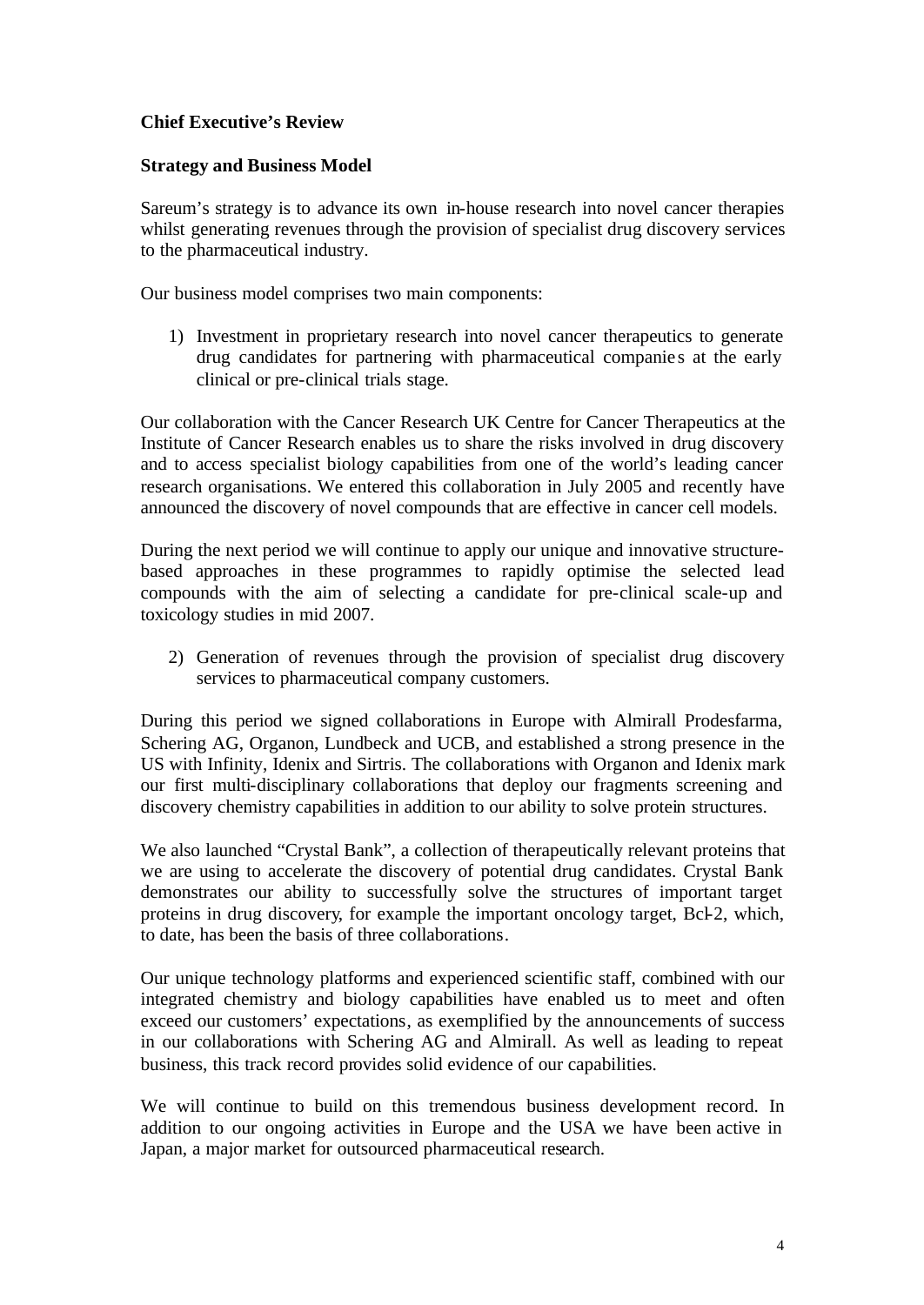#### **Objectives for the coming year**

We look forward to successfully building on the solid foundation created in our second trading year.

Our primary objective is to advance our in-house drug discovery pipeline to deliver drug candidates positioned to attract lucrative partnering deals with pharmaceutical companies. We will continue to advance these programmes, filing drug patent applications during the coming year, and developing drug candidates for pre-clinical studies in 2007/8. Additionally, we will seek to add further programs to this pipeline, either by licence, collaboration or acquisition.

We will continue to advance our worldwide business development pipeline to generate the revenues to support our current drug discovery pipeline. In addition to securing repeat business from our impressive list of current customers, we will seek to sign longer term collaborations, potentially including clinical development milestones, with major international pharmaceutical companies. We look forward to announcing successful results from these existing and developing relationships.

**4 September 2006 Dr Tim Mitchell CEO Sareum Holdings plc**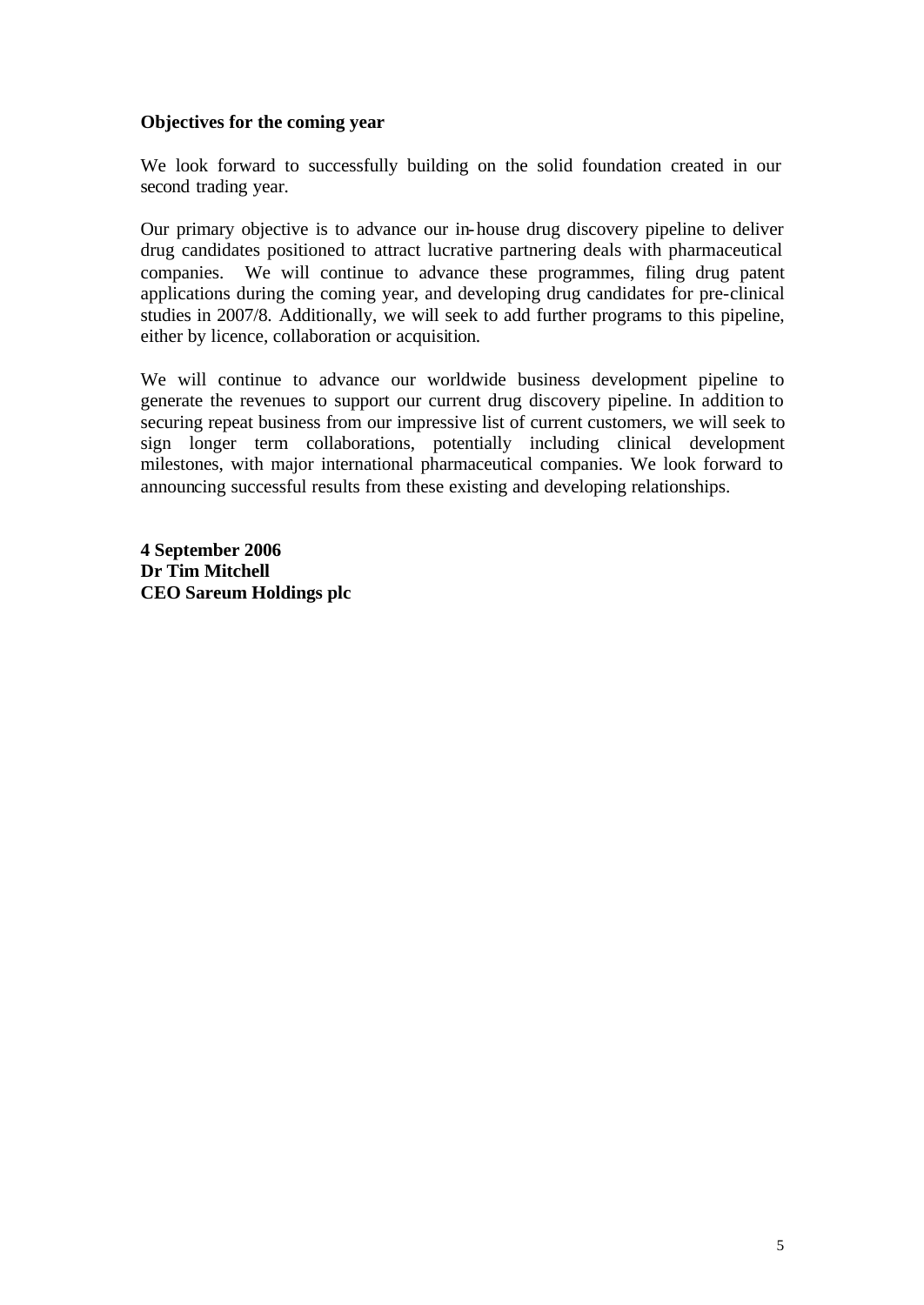# **Consolidated profit and loss account**

**For the year ended 30 June 2006**

|                                             | 2006     |            | 2005     |             |
|---------------------------------------------|----------|------------|----------|-------------|
|                                             | £        | £          | £        | $\mathbf f$ |
| <b>Turnover</b>                             |          | 1,475,792  |          | 332,335     |
| Cost of sales                               |          | 1,080,278  |          | 798,599     |
| Gross profit (loss)                         |          | 395,514    |          | (466, 264)  |
| Administrative expenses                     |          | 1,145,792  |          | 912,350     |
| <b>Operating loss</b>                       |          | (750, 278) |          | (1,378,614) |
| Interest receivable                         | 10,478   |            | 28,846   |             |
| Interest payable                            | (12,586) |            | (13,786) |             |
|                                             |          | (2,108)    |          | 15,060      |
| Loss on ordinary activities before taxation |          | (752, 386) |          | (1,363,554) |
| Tax on loss on ordinary activities          |          | (128,040)  |          | (119,796)   |
| Loss on ordinary activities after taxation  |          | (624, 346) |          | (1,243,758) |
| Basic and diluted earnings per share        |          | (0.0018)   |          | (0.0042)    |

The loss on ordinary activities before taxation arises from the Group's operations all of which are continuing.

There are no recognised gains or losses other than as stated in the profit and loss account.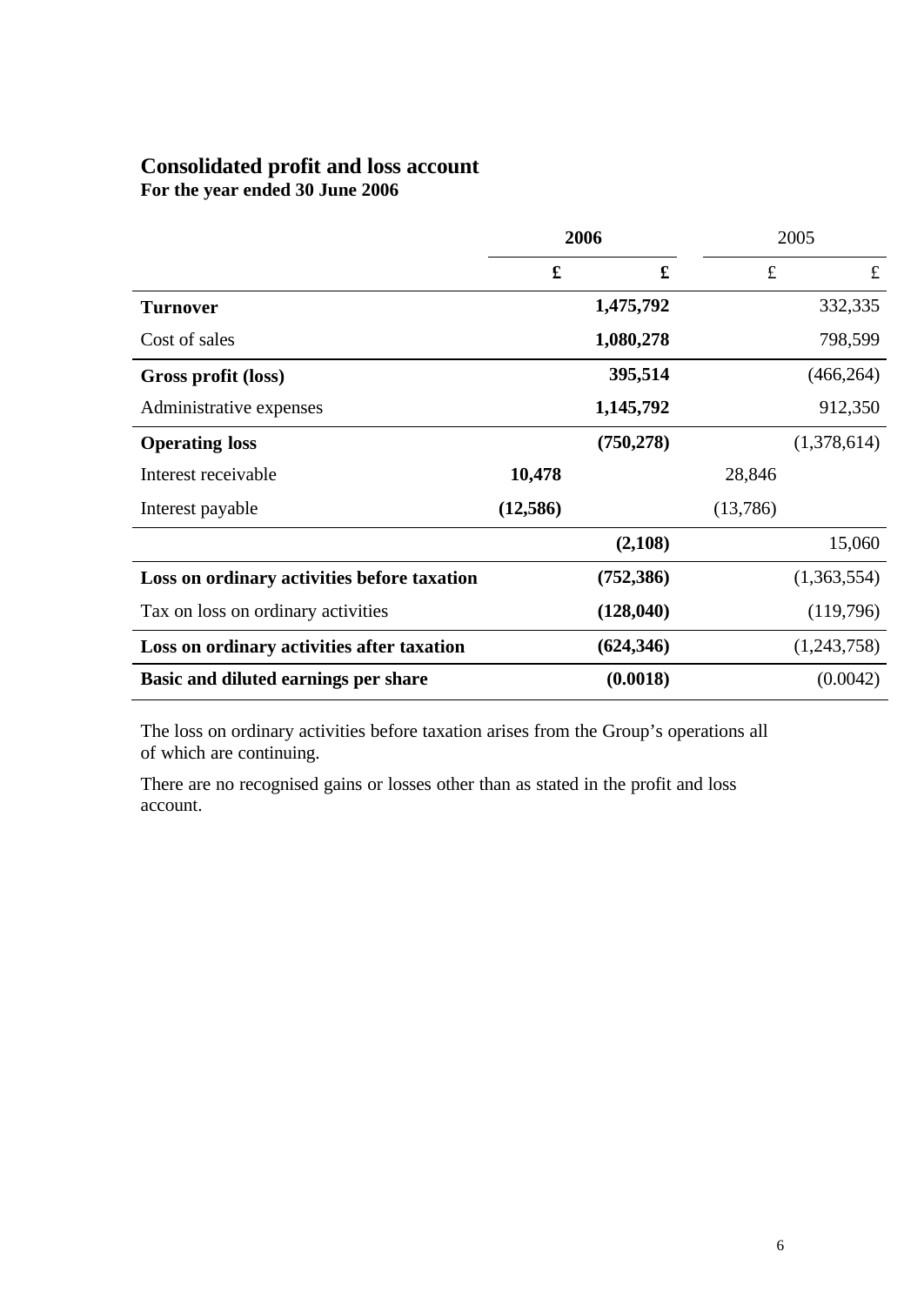# **Consolidated balance sheet As at 30 June 2006**

|                                                                   | 2006    |             | 2005      |             |
|-------------------------------------------------------------------|---------|-------------|-----------|-------------|
|                                                                   | £       | $\mathbf f$ | $\pounds$ | $\mathbf f$ |
| <b>Fixed assets</b>                                               |         |             |           |             |
| Intangible assets                                                 |         | 17,499      |           | 23,498      |
| Tangible fixed assets                                             |         | 792,072     |           | 964,455     |
|                                                                   |         | 809,571     |           | 987,953     |
| <b>Current assets</b>                                             |         |             |           |             |
| Debtors                                                           | 436,982 |             | 362,191   |             |
| Cash at bank                                                      | 528,476 |             | 441,435   |             |
|                                                                   | 965,458 |             | 803,626   |             |
| <b>Creditors:</b> amounts falling due within<br>one year          | 517,010 |             | 378,762   |             |
| <b>Net current assets</b>                                         |         | 448,448     |           | 424,864     |
| <b>Total assets less current liabilities</b>                      |         | 1,258,019   |           | 1,412,817   |
| <b>Creditors:</b> amounts falling due after<br>more than one year |         | 62,702      |           | 93,154      |
| <b>Net assets</b>                                                 |         | 1,195,317   |           | 1,319,663   |
|                                                                   |         |             |           |             |
| <b>Capital and reserves</b>                                       |         |             |           |             |
| Called up share capital                                           |         | 93,187      |           | 86,937      |
| Share premium account                                             |         | 3,088,108   |           | 2,594,358   |
| Merger reserve                                                    |         | 27          |           | 27          |
| Profit and loss account                                           |         | (1,986,005) |           | (1,361,659) |
| <b>Equity shareholders' funds</b>                                 |         | 1,195,317   |           | 1,319,663   |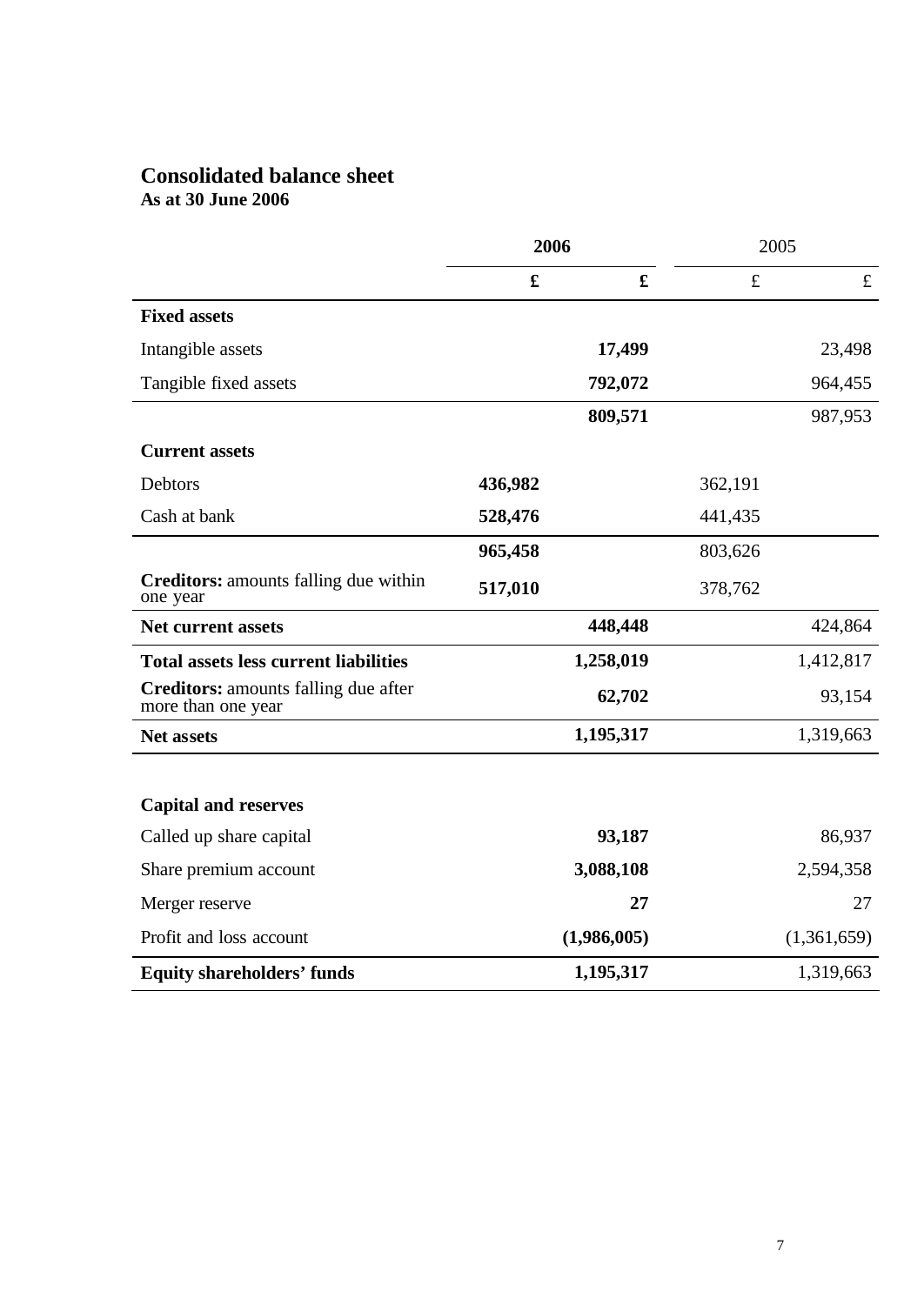# **Company Balance Sheet**

**As at 30 June 2006**

|                                   | 2006      |           | 2005      |             |
|-----------------------------------|-----------|-----------|-----------|-------------|
|                                   | £         | £         | £         | $\mathbf f$ |
| <b>Fixed assets</b>               |           |           |           |             |
| Investment in subsidiary          |           | 30,000    |           | 30,000      |
| <b>Debtors</b>                    |           |           |           |             |
| Long term $debt -$ subsidiary     | 2,958,387 |           | 2,549,971 |             |
| <b>Net current assets</b>         |           | 2,958,387 |           | 2,549,971   |
| <b>Net assets</b>                 |           | 2,988,387 |           | 2,579,971   |
|                                   |           |           |           |             |
| <b>Capital and reserves</b>       |           |           |           |             |
| Called up share capital           |           | 93,187    |           | 86,937      |
| Share premium account             |           | 3,088,108 |           | 2,594,358   |
| Profit and loss account           |           | (192,908) |           | (101, 324)  |
| <b>Equity shareholders' funds</b> |           | 2,988,387 |           | 2,579,971   |

# **Consolidated cash flow statement**

**For the year ended 30 June 2006**

|                                                     | 2006       | 2005        |
|-----------------------------------------------------|------------|-------------|
|                                                     | £          | £           |
| Net cash (outflow)/inflow from operating activities | (362, 664) | (1,553,557) |
| Returns on investment and servicing of finance      | (2,108)    | 15,060      |
| <b>Taxation</b>                                     | 119,796    |             |
| Capital expenditure                                 | (66, 145)  | (880, 983)  |
| <b>Cash flow before financing</b>                   | (311, 121) | (2,419,480) |
| <b>Financing</b>                                    | 398,162    | 2,719,287   |
| Increase in cash                                    | 87,041     | 299,807     |